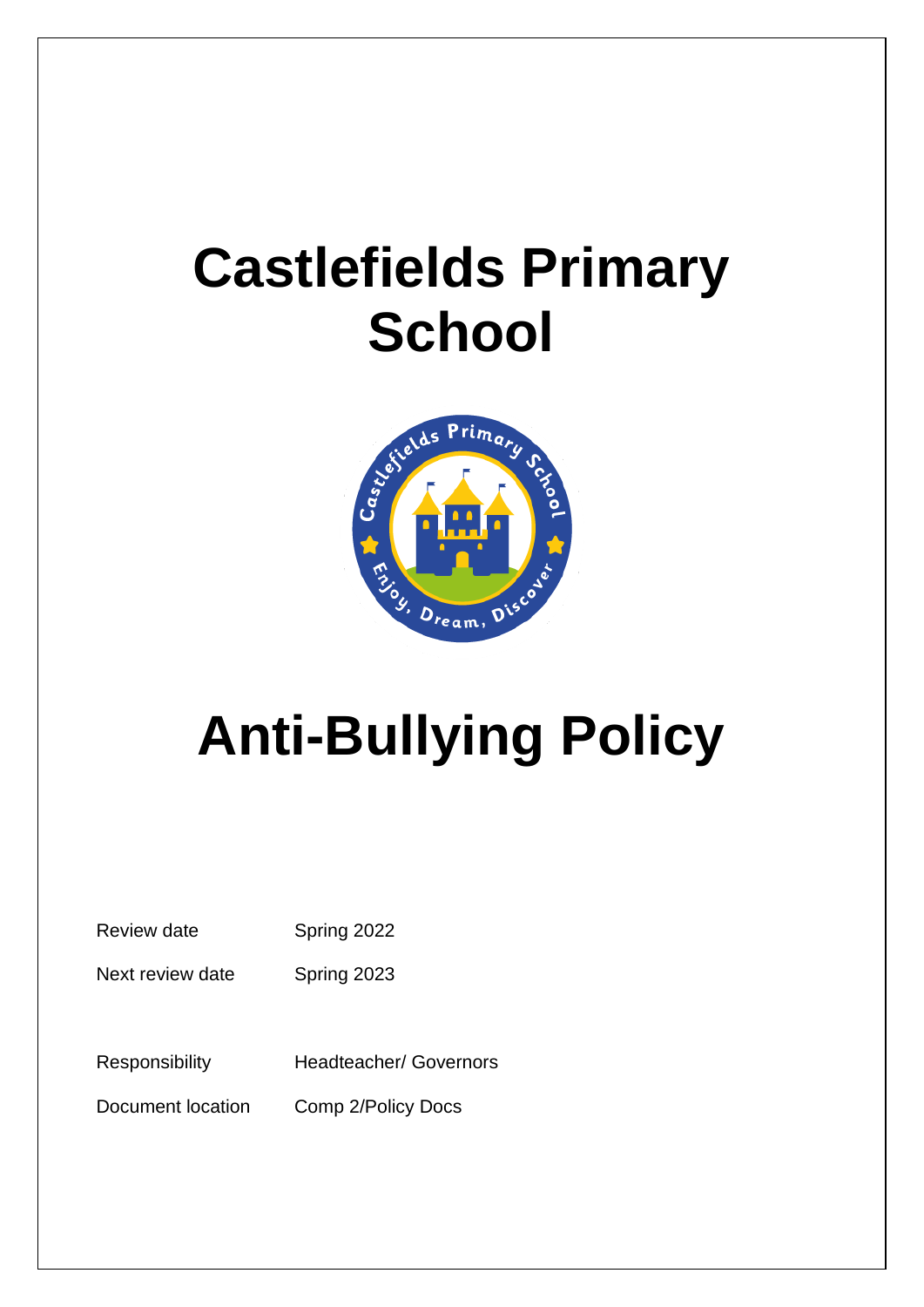### **Anti-Bullying Policy**

The aim of the anti-bullying policy is to ensure that pupils learn in a supportive, caring and safe environment without fear of being bullied. Bullying is anti-social behaviour and affects everyone; it is unacceptable and will not be tolerated. Only when all issues of bullying are addressed will pupils be able to fully benefit from the opportunities available at schools.

This policy takes into account the following documents:

- Preventing and Tackling Bullying Advice for Head Teachers, Staff and Governing Bodies DfE – July 2017
- Guidance for safer working practice for those working with children and young people in education settings – October 2015
- Keeping Children Safe in Education September 2021
- Shropshire Children's Trust (SCT) and Shropshire Safeguarding Children Board (SSCB)
- SSCB Child Protection Procedures 2022
- See also Safeguarding and Single Equality Policy

Castlefields School will not discriminate against a pupil, prospective pupil, parent or member of staff by treating them less than favourably because of their:

- gender
- race
- disability
- religion or belief
- sexual orientation
- gender reassignment
- pregnancy or maternity

#### **Bullying is defined as deliberately hurtful behaviour, repeated over a period of time, where it is difficult for those being bullied to stand up for themselves.**

Bullying can be between peers (peer on peer abuse); or between an adult and a child.

The four main types of bullying are:

- Physical (hitting, kicking, theft)
- Verbal (name calling, racist remarks)
- Indirect (spreading rumours, excluding someone from social groups)
- Cyber bullying including sexting (by email, text or on social networking sites)

Pupils who are being bullied may show changes in behaviour, such as becoming shy and nervous, feigning illness, taking unusual absences or clinging to adults. There may be evidence of changes in work patterns, lacking concentration or truanting from school. Pupils must be encouraged to report bullying in schools.

All school staff must be alert to the signs of bullying and act promptly and firmly against it in accordance with school policy. There is no hierarchy of bullying – all forms of bullying should be taken equally seriously and dealt with appropriately. This is the case even where incidents occur outside the school premises (The Education Act 2006 gives head-teachers the power to discipline pupils even where incidents of bad behaviour take place outside school premises and when the pupils are beyond the lawful control of school staff).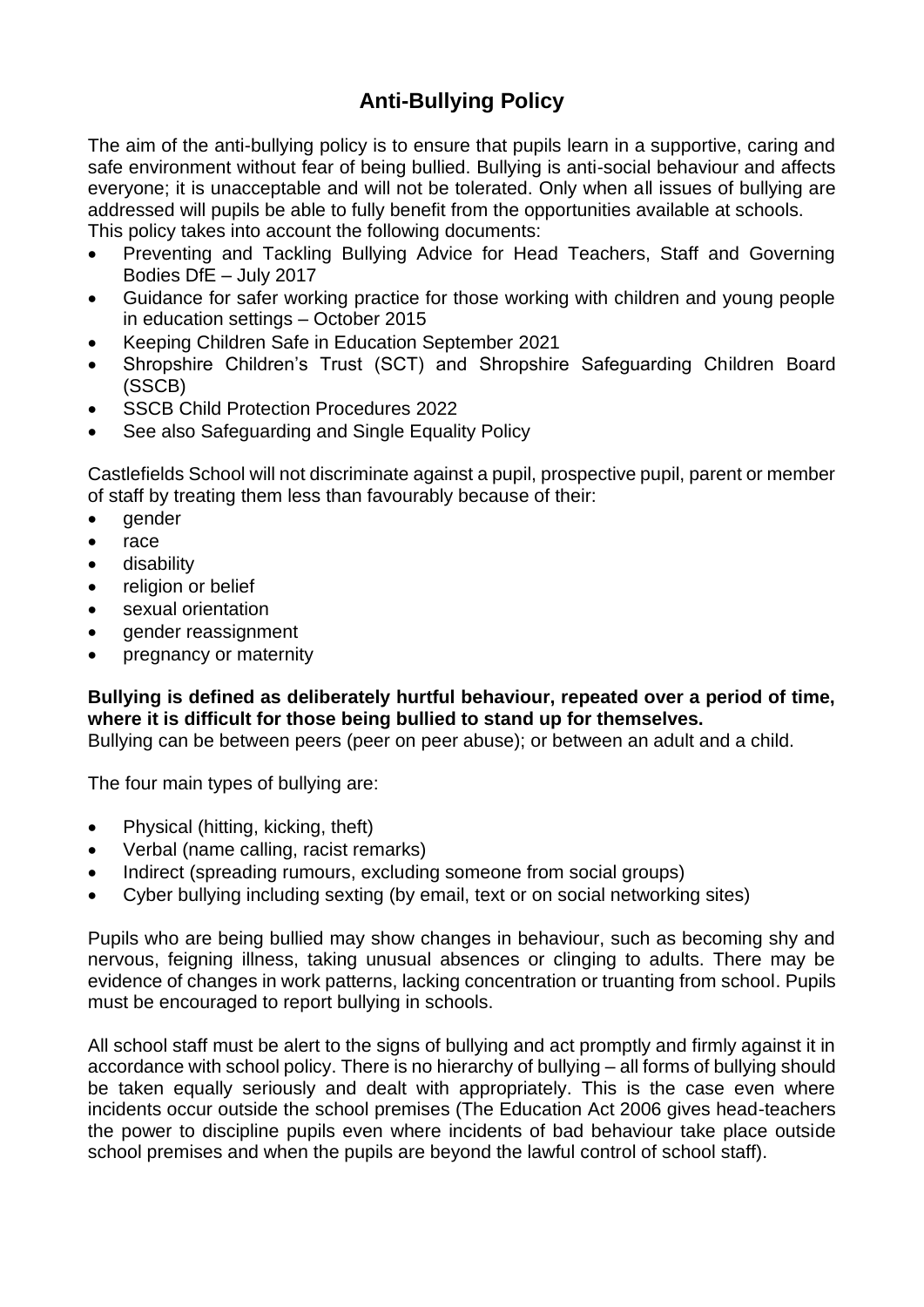#### **Statutory duty of schools**

Head teachers have a legal duty under the School Standards and Framework Act 1998 to draw up procedures to prevent bullying among pupils and to bring these procedures to the attention of staff, parents and pupils.

#### **Implementation**

#### **Schools**

The following steps may be taken when dealing with incidents:

- School staff will report any incidents on CPOMS which alerts the Senior Leader Team
- If bullying is suspected or reported, the incident will be dealt with immediately by the member of staff who has been approached
- A clear account of the incident will be reported on CPOMS
- When necessary a member of he Senior Leader Team will interview all concerned and will record the incident on CPOMS
- Class teachers will be kept informed through a CPOMS alert
- Parents will be kept informed
- Punitive measures will be used as appropriate and in consultation with all parties concerned.
- The school will inform the Local Authority and the Trust Board of any hate or prejudice related incident as part of the school's Public Sector Equality Duty under the Equality Act 2010 and in support of the Shropshire Tackling Hate Crime Initiative; a report form is available through the Shropshire Learning Gateway
- The Headteacher will report the number of incidences of bullying and hate crime to school governors in the Headteacher's termly report.

#### **Pupils or adults**

Pupils or adults who have been bullied will be supported by:

- Offering an immediate opportunity to discuss the experience with a class teacher or member of staff of their choice
- Reassuring the pupil
- Offering continuous support
- Restoring self-esteem and confidence
- Whole class circle time around the issue

Pupils or adults who have bullied will be helped by:

- Discussing what happened
- Discovering why the pupil became involved
- Establishing what needs to change
- Informing parents or guardians